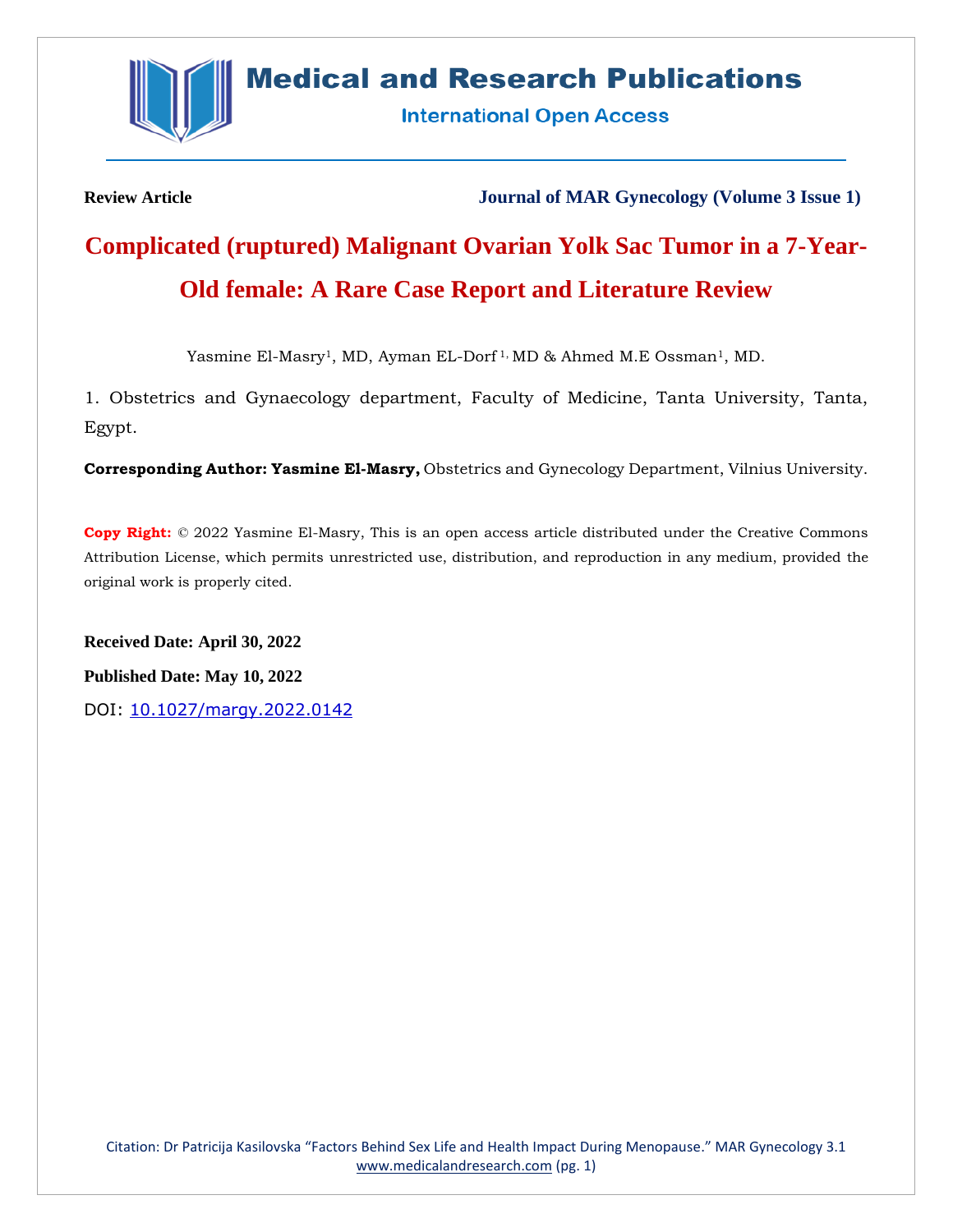## *Abstract*

*Ovarian neoplasms in pediatrics are rare with incidence of 2.6/100.000 girls/year, also ovarian malignancy is even rarer. Mixed germ cell malignancy is relatively rare in the prepubertal age group, unlike adult females, the epithelial neoplasms are most common, germ cell tumors (GCT) are the most common tumor in childhood. They account for 3% of pediatric cancers. Yolk sac tumor (YST) often presents in young women with the ages between 18- 30 years old;* ∼*33% of YST patients are premenarchal.* 

*YST is highly malignant rapidly growing with a very short duration of symptoms which metastasizes fast and intrudes all intra-abdominal structures and retroperitoneal lymph nodes. YST was life-threatening worldwide before the combination chemotherapy administration. With the introduction of novel chemotherapeutic regimens in the end of 1970s, the 5-year survival rates of YST significantly improved from 14% to nearly 90%. The treatment generally involves debulking surgery of tumors followed by systemic chemotherapy, which improved the survival rates dramatically and fertility preserving surgery has become possible.* 

*Our case highlights the importance of YST in pediatrics, and we provided our valuable experiences in the approaches of diagnosis and, management of a rare complicated case of YST in 7 years old girl. So, it is important to investigate more thoroughly a patient with history of intermittent abdominal pain and fever, as these might be the critical signs for YST that should not be neglected in order to treat the patient earlier. Although YST is rare in children, pediatric physicians should be still aware of this as it can be fatal and prompt treatment should be addressed. In this study, we described a rare case of YST in a 7-yearold girl in terms of the clinical presentation, imaging findings, diagnosis, and treatment.*

*Key words; yolk sac tumor, alpha fetoprotein, pediatric, germ cell tumor, tumor markers, chemotherapy.*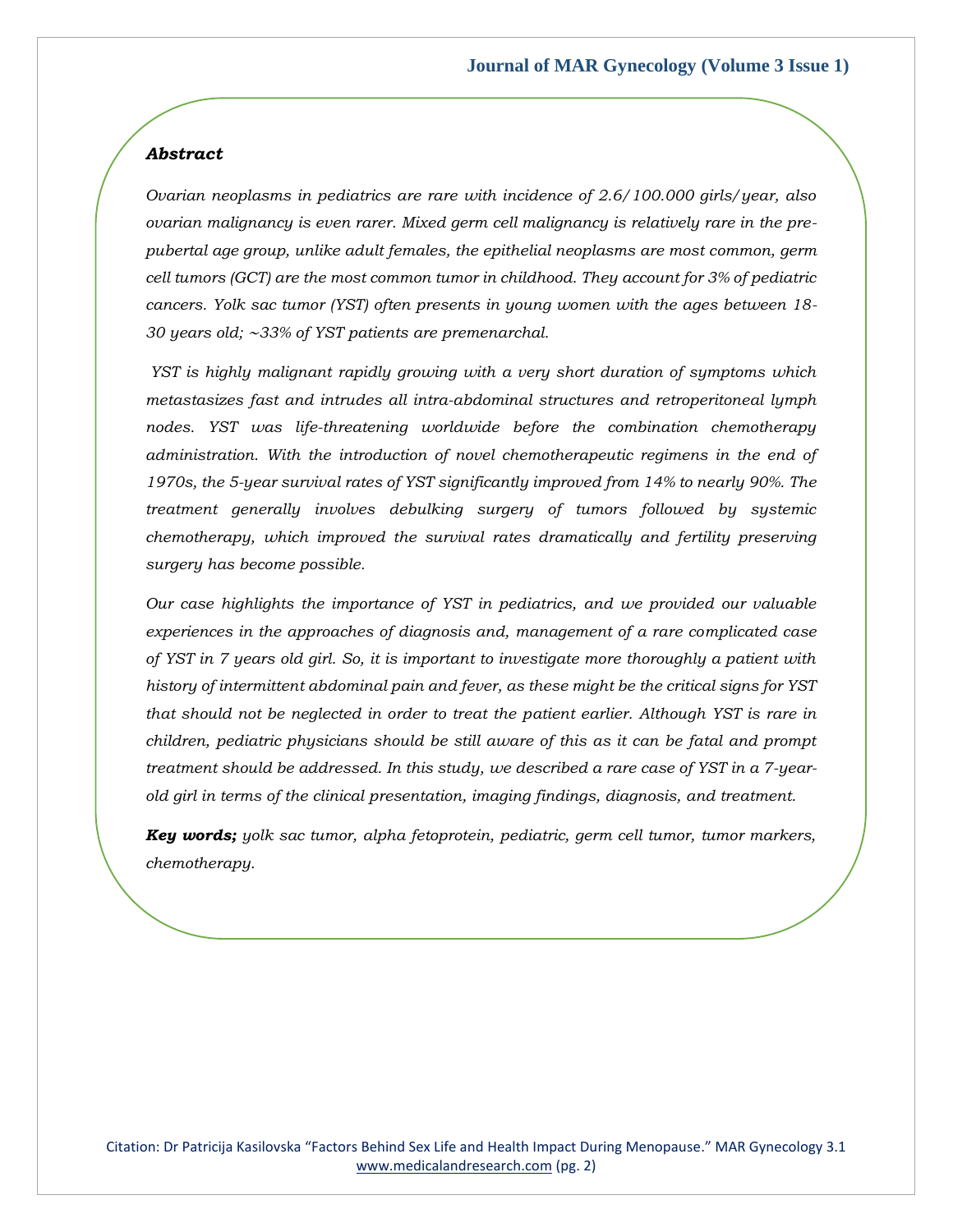## **Introduction**

Ovarian Germ cell tumors (OGCT) constitute 20-25% of all ovarian neoplasms and of these only 3% are malignant. Only 1∼2% of OGCTs are malignant called malignant ovarian germ cell tumors (MOGCTs) and constitute around 3–5% of all malignant ovarian neoplasms. The aged adjusted incidence of ovarian malignancy was 0.1/100.000 girl/year in girls < 9 years. The incidence frequency of OGCT in the pediatrics is considered to be the highest one (58-70%) if compared with the other pediatric ovarian tumors. YST accounting the 2nd most common tumor in MOGCTs is rare and typically occurs in gonads. However, in 1st two decades of life 70% ovarian tumors are germ cell in origin & one-third are malignant. They originate from the primitive germ cell and gradually differentiate to mimic tissues of either the embryonic origin like ectoderm, endoderm & mesoderm or of the extraembryonic tissues like the yolk sac and trophoblast. [1-3]. Diagnosis is often done by post-operative pathological examination. YST are one of highly malignant GCT, it was 1st described by Teilum in 1976. Optimal management includes surgery (most commonly unilateral salpingo-opherctomy) followed by administration of platinum- based multi-agent chemotherapy regimen. However, prognosis is relative unfavorable compared with other GCTS histological subtypes. With the introduction of novel chemotherapeutic regimens in the end of 1970s, the 5-year survival rates of YST significantly improved from 14% to nearly 90%. Therefore, YST is rare in children and malignant; however, it could be cured usually. (4-9)

#### **Case Presentation**

A 7-year-old pre-pubertal girl was brought to the Outpatient Department of Obstetrics and Gynecology, Medical College and Hospital, Tanta University, with complaints of lower abdominal pain since 3 months. The pain had increased dramatically over the last 2 days and was associated with a sense of bloating and weight loss. There was a history of vomiting, constipation and fever, but no vaginal bleeding. The weight and height of the patient were 20 kg and 114 cm respectively. Breast and pubic hair belonged to Tanner stage 1. There was sever pallor, jaundice and palpable lymph nodes.

On physical examination, lower abdomen tenderness, muscle guard and huge swelling in right lower abdomen was felt and pale looking were noted. The vital signs of the female child were unstable, tachycardia (110 beat/min), tachypnea, and hypotension 90/60 mm hg. Urgent resuscitation was done for her. Urgent imaging in form of ultrasound & CT on abdomen and pelvis.

Full blood investigations were done for the female child and revealed sever anemia and assay for ovarian tumor markers, alpha fetoprotein, CA125, CEA, lactic dehydrogenase, LDH, B subunit of HCG. The Computed tomography (CT) revealed showed a marked bloody (on aspiration) ascites over right subhepatic and lower abdominal area & large midline highly vascular pelvic mass 10 x 8 cm was seen showing intense enhancement in the arterial phase with progressive enhancement in the venous phase.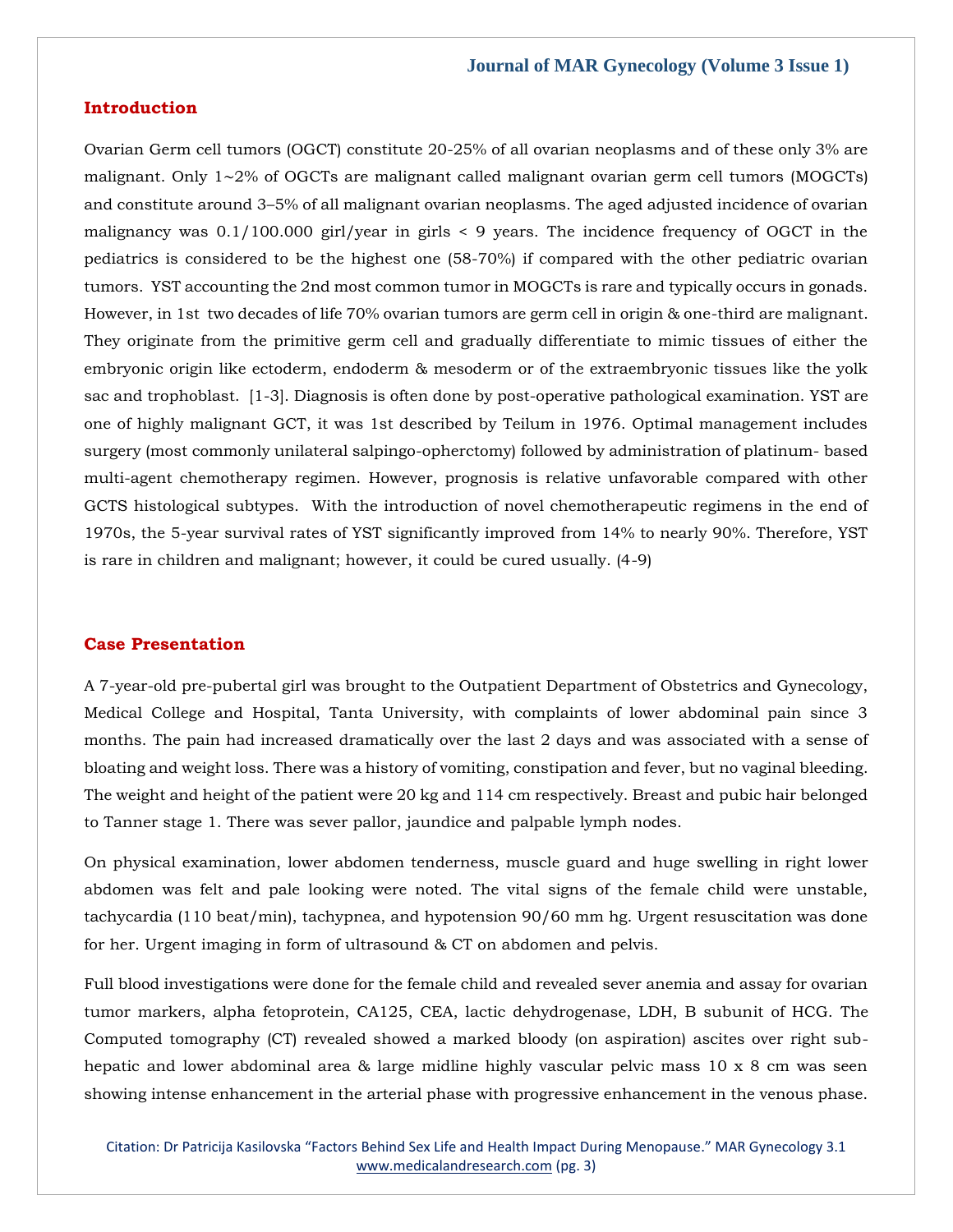Pelvi- abdominal U/S showed a large pelvic mass, measuring  $10 \times 15 \times 8$  cm in size with internal heterogeneity and gynecological origin (ovary or uterus), with thick hypo-vascular wall and turbid content and moderate amount of free fluid in Morrison pouch (sample was obtained revealed hemorrhagic collection).

There was no family history of gynecological cancers. The clinical diagnosis was pelvic mass, possibly neoplastic in nature. The values of tumor markers, alpha-fetoprotein (AFP), CA125, beta human chorionic gonadotropin (hCG) and lactic dehydrogenase (LDH) were as shown in the following table;

| Tumor<br>markers | Values'           | <b>Normal levels</b> |
|------------------|-------------------|----------------------|
| $CA-125$         | $53 \text{ U/ml}$ | $<$ 35 U/ml          |
| $B-HCG$          | $< 1.2$ mIU/ml    | $< 5$ mIU/ ml        |
| <b>AFP</b>       | $6000$ ng/ml      | $< 50$ ng/ml         |
| LDH              | 75 u/l            | $< 250 \mathrm{u/l}$ |

**On surgical exploration under general anesthesia**, mid-line exploratory incision was made and marked hemorrhagic intraperitoneal free fluid was found and aspirated (as shown in the images 1& 2).



Citation: Dr Patricija Kasilovska "Factors Behind Sex Life and Health Impact During Menopause." MAR Gynecology 3.1 [www.medicalandresearch.com](http://www.medicalandresearch.com/) (pg. 4)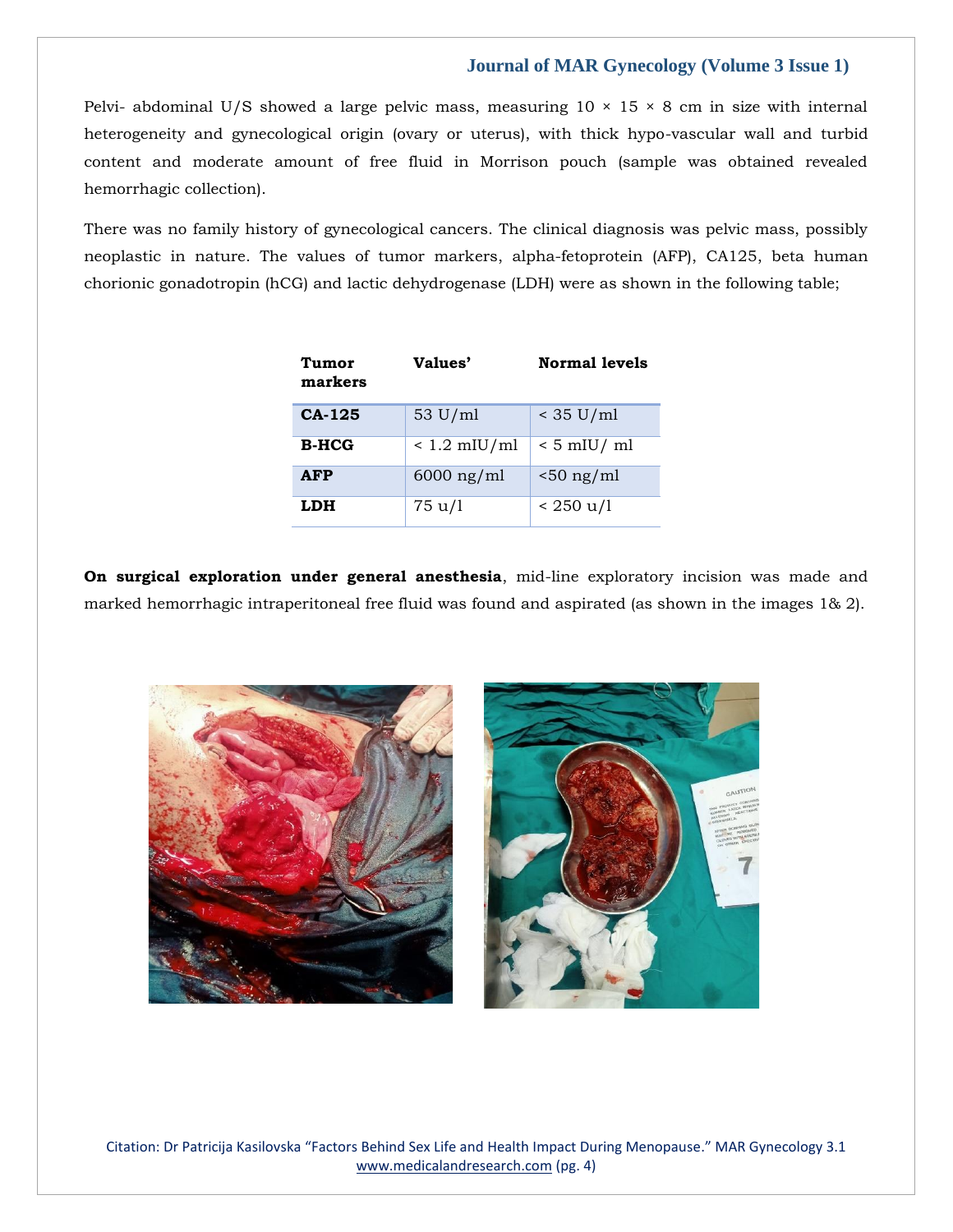

**Images of huge ruptured right hemorrhagic adnexal mass, and its mixed hemorrhagic contents during urgent abdominal exploration of young (7 years old) female patient. And the scanned image of her preoperative pelvi-abdominal ultrasound, which is showing huge complicated adnexal mass and moderate free fluid which was hemorrhagic on aspiration.**

The tumor was at the central pelvic cavity, arising from the right ovary, large high vascular adnexal mass with mixed consistency and the capsule was ruptured recently and some content was out of the cyst, also there was areas of necrosis and hemorrhage and degeneration inside the cystic mass as shown in the previous images

Uterus, right tube and ovary were apparently healthy. Other visceral organs appeared to be free from metastasis. Provisional surgical staging was IIIC. Adhesiolysis was done by blunt and sharp dissection. Unilateral salpingo-oopherectomy was done. Considering the age of the patient, uterus with contralateral tube and ovary were preserved. There was no other mass in the pelvis and the nearby organs were free, thus right salpingo-oophorectomy was done and control of bleeding and biopsy was taken from left ovary, and all sent for histopathological examination and intra-abdominal drain was inserted.

Citation: Dr Patricija Kasilovska "Factors Behind Sex Life and Health Impact During Menopause." MAR Gynecology 3.1 [www.medicalandresearch.com](http://www.medicalandresearch.com/) (pg. 5)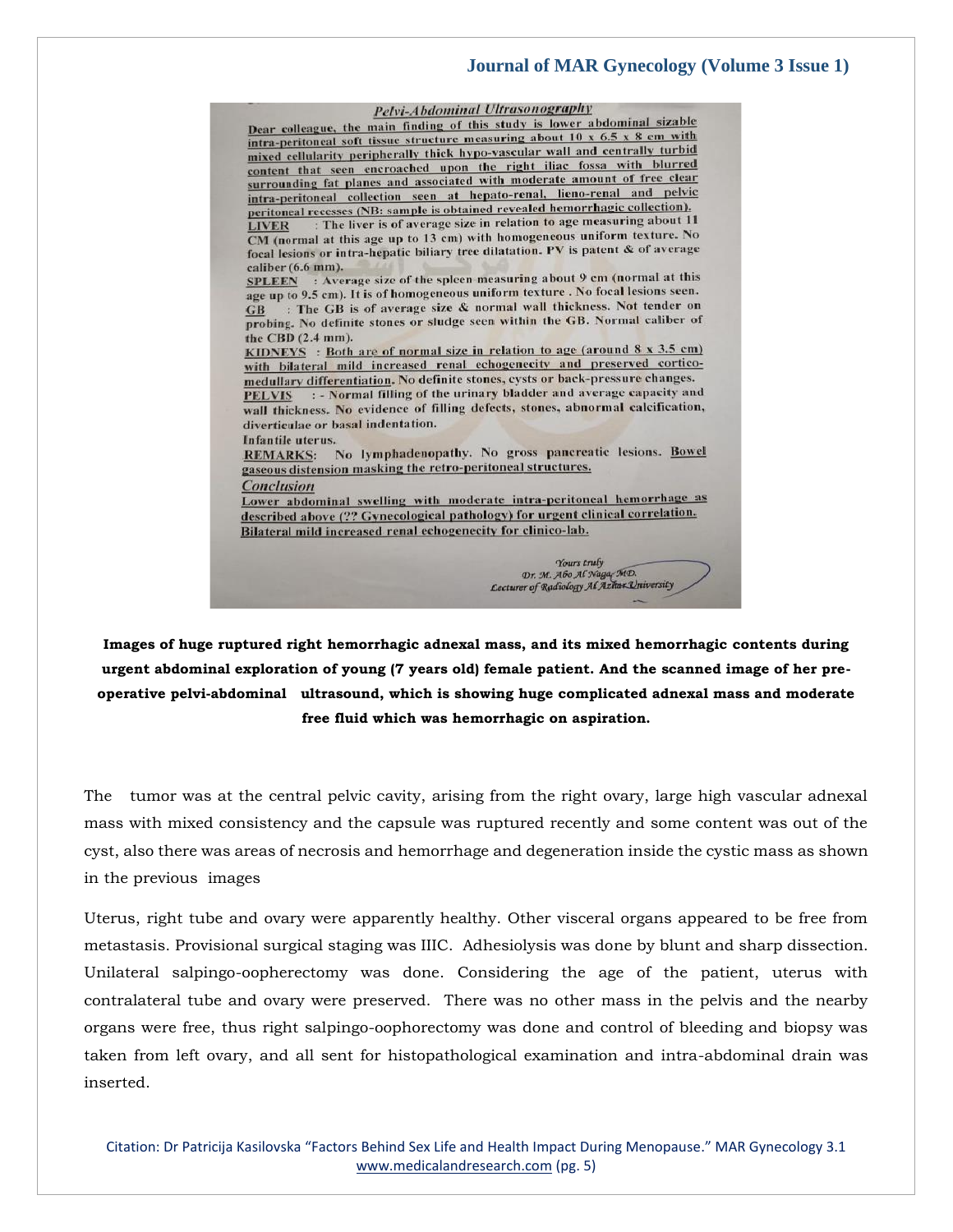The patient was transferred to ICU postoperative, for follow up and she received 3 whole blood units and 1 plasma unit there. Drain output was about 350 ml of hemorrhagic fluid in the 1st 2 days, which gradually decreased and the drain omitted on the 4th postoperative day. She was discharged 5 days after operation and recovered well. Stitches were removed on the 10th postoperative day.

#### **Outcome and follow up**

Gross examination of the specimen submitted for pathology showed grayish brown spongy, fleshy, membranous and fatty fragments admixed with blood clots).Microscopic picture showed micro and microcytic pattern with solid, glandular and papillary pattern, extensive vascular invasion was observed, no other germ cell components were observed in the specimen and the hemorrhagic ascetic fluid cytology was positive for malignant cells as rupture of the tumor capsule .The findings were consistent with YST.

The patient was then referred to the oncologist for further treatment and under stringent follow-up. The female child was sent the national institute of oncology in Cairo for further investigations & management. She was planned for four cycles of adjuvant chemotherapy (BEP regimen) and is under follow-up until now and generally become better as regards her general condition and laboratory investigations and tumor markers levels.

## **Discussion**

The aged adjusted incidence of ovarian malignancy was 0.1/100.000 girl/year in girls < 9 years. YST is a rare tumor of childhood, which account for ∼3.5% of all childhood cancers (<15 years) and usually arises in gonads, testis or ovary, thus a type of germ cell tumor. The incidence between the ages 15 and 19 rises to 16%. Approximately one-third are extra-gonadal origins, such as vagina, mediastinum, pineal gland, cervix, endometrium, and sacrococcygeal area. It has also been reported that YST occurred in urachus, stomach, liver, lungs, heart, thyroid, nasal region, cranial base, vulva, retroperitoneum, prostate, pericardium, diaphragm, mesentery, mouth, ears, omentum, eyes, and subcutaneous region (10-13).YST is a rare tumor of ovary, contribute for < 0.2% of all ovarian tumors.(6).

Only one third of YST are found in the prepubertal age group which corresponds to our case where the patient's age was seven years. As per treatment protocol, fertility preservation is a priority in prepubertal and young girls. These lesions are best managed by fertility preserving surgery (i.e. unilateral salpingooopherectomy in this case as YST are unilateral in 100% cases and it forms the main component). (12- 14)

The exact pathogenesis of YST remains obscure. However, some studies propose that it occurs from malignant transformation of misplaced germ cells. During the 4–6th week of embryogenesis, germ cells migrate laterally between the embryonic ectoderm and endoderm; GCT can arise anywhere along the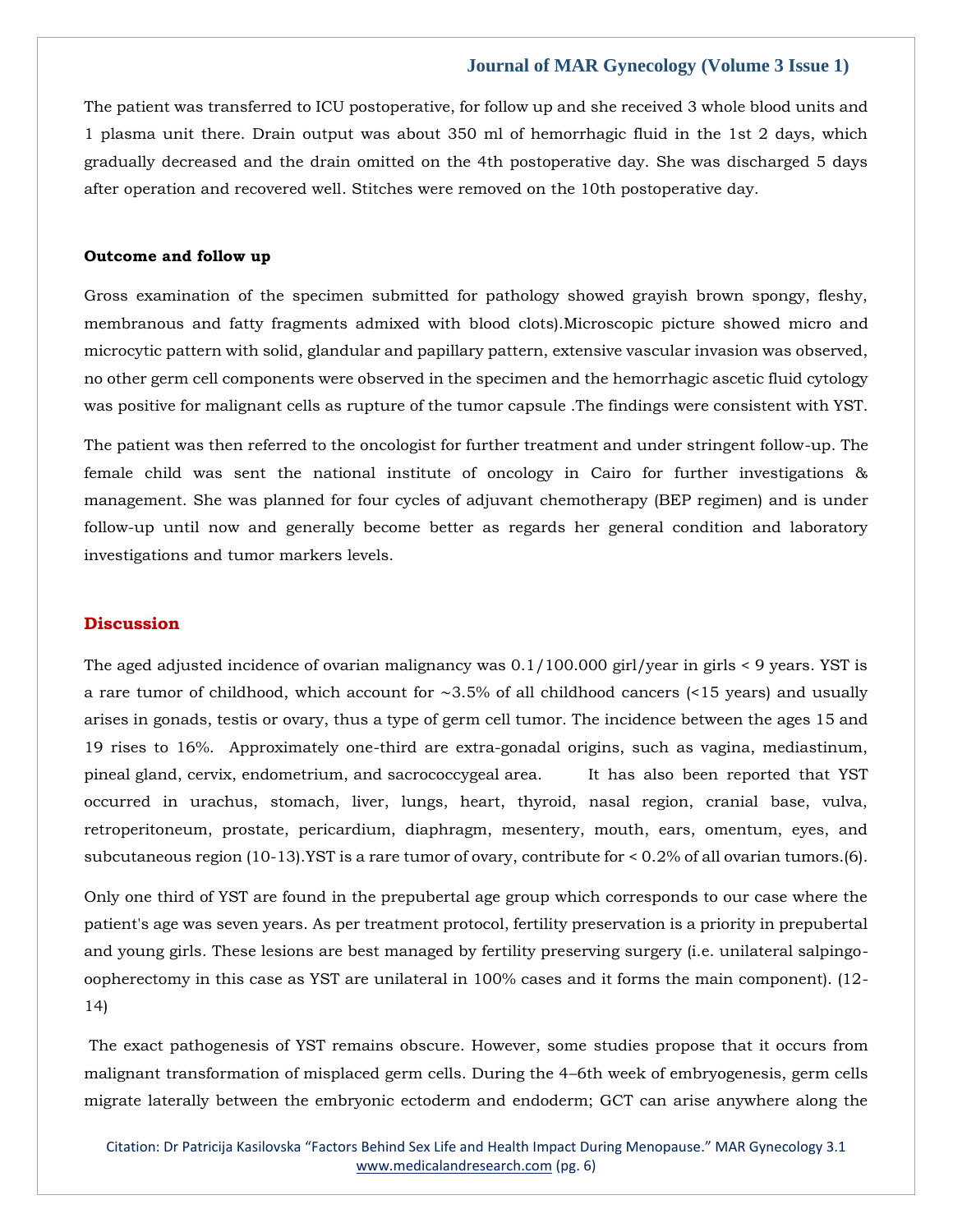migration from the mesoderm to the future cranial area. Although the pathogenesis of extra-gonadal GCT is unclear, two possible explanations were proposed: mis-integration of germ cells during development of embryo and distribution of germs cells to other organs. So, more research is required for investigating the mechanism of pathogenesis for effective management of YST. (5-6)

YST are germ cell tumors that are highly malignant, was 1ry described by Teilum in 1976. Most of YST are unilateral and rapidly growing tumors, so duration of clinical picture is short. It has been suggested that alpha-fetoprotein (AFP) can be applied as a feasible tumor marker because its level was elevated in >90% of YST. According to the scheme characterized by Telium, a germinoma would develop if there is no differentiation; with differentiation, embryonal carcinoma would develop and with extraembryonic differentiation, a yolk sac tumor or a choriocarcinoma [2].

Diagnosis includes the following; Clinical presentations of patient-General and local examinations-Imaging; U/s on abdomen &pelvis-X-ray chest, contrast enhanced CT on abdomen & pelvis – CT chest. Laboratory investigations and serum assay of tumor markers, APF, LDH, B-HCG.

As regard clinical, abdominal pain is the principal symptom leading the discovery of the disease which may require the emergency surgery especially in cases of ovarian torsion. They have various clinical presentations most common being subacute pelvic pain and feeling of lump but sometimes high-grade fever can be one of the rare presentations .(1) Other symptoms are the presence of an abdominal or pelvic mass with abdominal enlargement, vaginal bleeding, fever, ascites or peritonitis secondary to torsion, infection or rupture of the ovarian tumor [3-6]

## **Pathology Of Yolk Sac Tumor**

It is almost always unilateral and large with a diameter that may vary from 5 to 50 cm (median 15 to 19 cm). The typical neoplasm manifest as a large complex pelvic mass that extends into the abdomen. This tumor is often characterized by extremely rapid growth and extensive intra-abdominal spreading with poor prognosis [8-9].

Nishio et al have reported the type of surgical procedure not to be an important prognostic factor for patients with MOGCTs at all clinical stages, thereby indicating conservative and fertility sparing surgery to be appropriate along with adjuvant chemotherapy. Thus, even in patients with bulky metastases, a normal appearing uterus and contralateral ovary can be safely preserved allowing for future fertility [5- 7]. In particular, a postoperative AFP level of >1,000 ng/ml could serve as a prognostic indicator for the ovarian YST patients. However, the studies suggest a slight increase in AFP should not be applied as the sole criterion for chemotherapy decision. (9-12).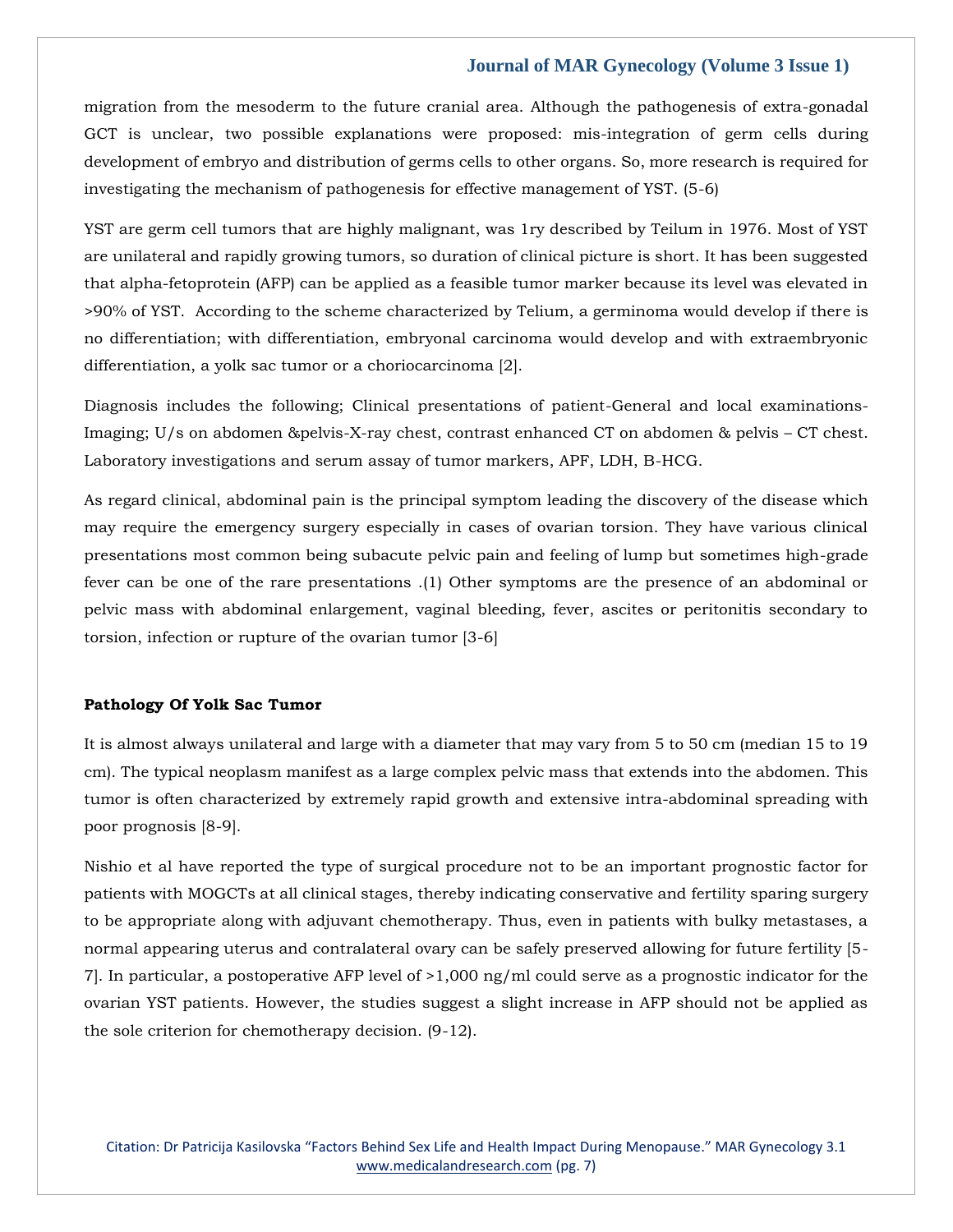#### **Staging Of YST**

YST, though rare, is the 2nd commonest histopathological subtype of malignant OGCT after dysgerminoma. Pre-operative diagnosis is difficult, as YST do not have a specific radiological image. These tumors can appear cystic with signs of hyper vascularization and areas of hemorrhage.

YST is highly malignant growing rapidly with a very short duration of symptoms which metastasizes fast and intrudes all intra-abdominal structures and retroperitoneal lymph nodes. YST was universally lifethreatening before the development of combination chemotherapy. All patients except those with FIGO stage1A require combination chemotherapy. This is usually followed by four cycles of adjuvant combination chemotherapy, preferably BEP (Bleomycin, Etoposide and Cisplatin) regimen. The most important prognostic factors in these cases are size of primary tumour and relative size of its most malignant component. For Stage IA lesions less than 10 cm, survival is 100%. (6, 11)

Diagnosis is often done by post-operative pathological examination. YST are one of highly malignant GCT, it was 1st described by Teilum in 1976. YST most frequently occur in 2nd & 3rd decade of life. Some are bilateral, while mostly are unilateral. They are rapidly growing, so short duration for clinical pictures to appear. (3, 4,6)

#### **The Staging of OGCT**

The American Joint Committee on Cancer (AJCC) have designated staging for ovarian germ cell tumors. [6-9]

**Stage I;** - Stage I ovarian germ cell cancer is growth limited to the ovaries.

**Stage IA:** Tumor is limited to ovary; capsule is intact, and no tumor is present on the ovarian surface. No malignant cells are present in ascites or peritoneal washings.

**Stage IB:** Tumor is limited to both ovaries; capsules are intact, no tumor is present on the ovarian surface. No malignant cells are present in ascites or peritoneal washings.

**Stage IC:** Tumor is limited to one or both ovaries with any of the following: Capsule is ruptured-Tumor is present on the ovarian surface -Malignant cells are present in ascites or peritoneal washings.-Note: Malignant ascites is not classified. The presence of ascites does not affect staging unless malignant cells are present

**Stage II;** Stage II ovarian germ cell cancer is growth involving one or both ovaries with pelvic extension and/or implants.

**Stage IIA:** Extension and/or implants are present on the uterus and/or fallopian tubes. No malignant cells are present in ascites or peritoneal washings.

Citation: Dr Patricija Kasilovska "Factors Behind Sex Life and Health Impact During Menopause." MAR Gynecology 3.1 [www.medicalandresearch.com](http://www.medicalandresearch.com/) (pg. 8)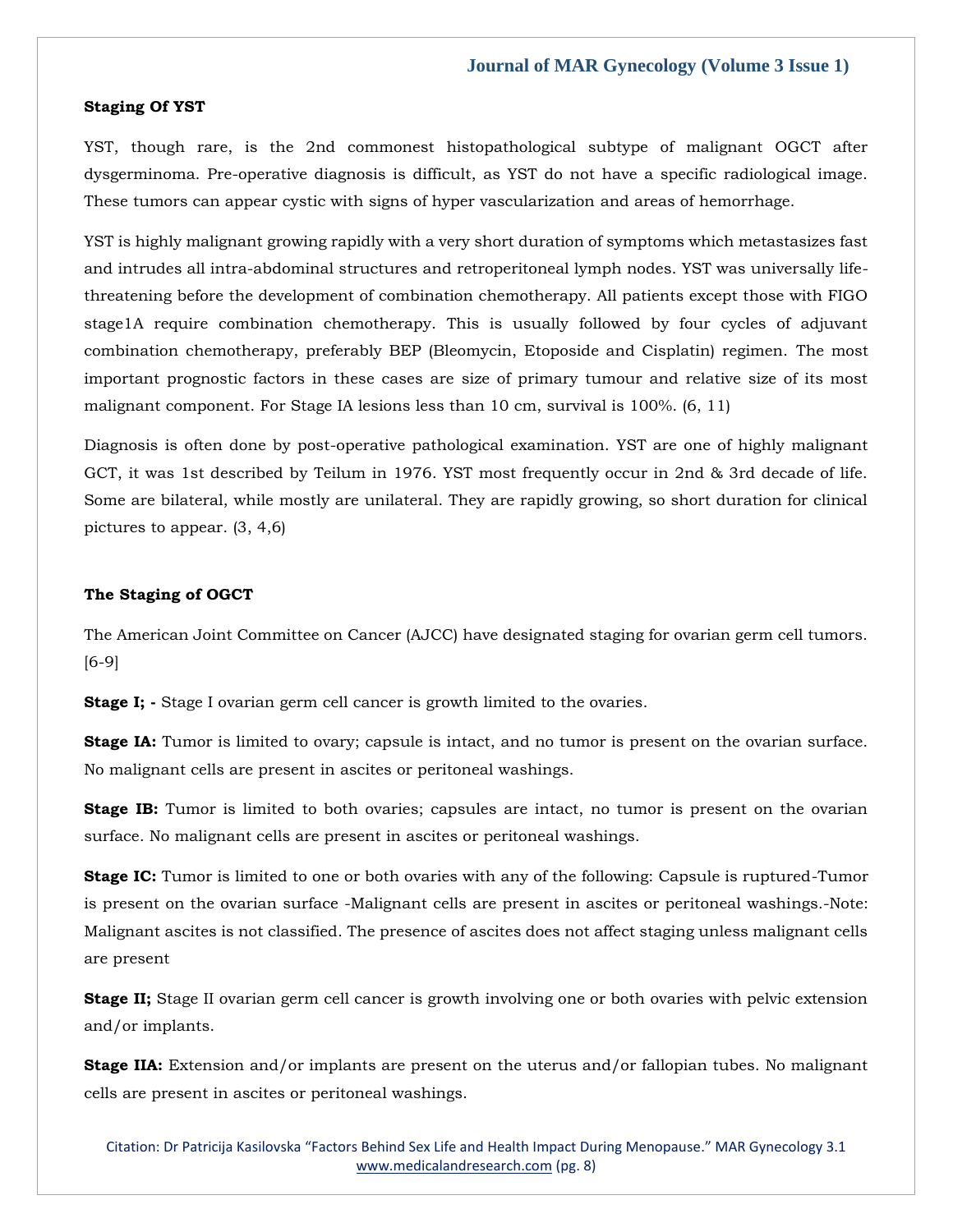**Stage IIB:** Extension to and/or implants are present on other pelvic tissues. No malignant cells are present in ascites or peritoneal washings.

**Stage IIC:** Pelvic extension and/or implants (stage IIA or stage IIB) with malignant cells are present in ascites or peritoneal washing.Different criteria for designating cases to stages IC and IIC have an impact on the diagnoses. To evaluate the impact of the differing criteria, determine if rupture of the capsule was the result of any of the following possibilities:- A spontaneous rupture- A rupture caused by the surgeon .It is also important to determine if the source of the malignant cells detected was the result of either of the following: Peritoneal washings-ascites.(9-10)

**Stage III;** ovarian germ cell cancer is growth involving one or both ovaries with microscopically confirmed peritoneal implants outside the pelvis. Superficial liver metastasis equals stage III. Tumor is limited to the true pelvis but with histologically verified malignant extension to the small bowel or omentum.

**Stage IIIA:** Microscopic peritoneal metastasis is present beyond the pelvis (no macroscopic tumor.

**Stage IIIB**: Macroscopic peritoneal metastasis is present beyond the pelvis and is 2 cm or smaller in greatest dimension.

**Stage IIIC**: Peritoneal metastasis is present beyond the pelvis and is larger than 2 cm in greatest dimension, and/or regional lymph node metastasis is present

**Stage IV**; ovarian germ cell cancer is growth involving one or both ovaries with distant metastasis. If pleural effusion is present, there must be positive cytological test results to designate a case to stage IV. Parenchymal liver metastasis equals stage IV [6].

## **Grading Of OGCT**

An ovarian tumor can also be described by grade (G), which is how similar the tumor is to normal tissue. Tumor grade is determined by examining the tumor tissue under a microscope. Cells that appear healthy are called well-differentiated. In general, the more differentiated the ovarian tumor, the better the prognosis.

GX: The grade cannot be evaluated.

GB: The tissue is considered borderline cancerous.

G1: The tissue is well-differentiated (contains many healthy-looking cells).

G2: The tissue is moderately differentiated (more cells appear abnormal than healthy).

G3 to G4: The tissue is poorly differentiated or undifferentiated [7-10].

Citation: Dr Patricija Kasilovska "Factors Behind Sex Life and Health Impact During Menopause." MAR Gynecology 3.1 [www.medicalandresearch.com](http://www.medicalandresearch.com/) (pg. 9)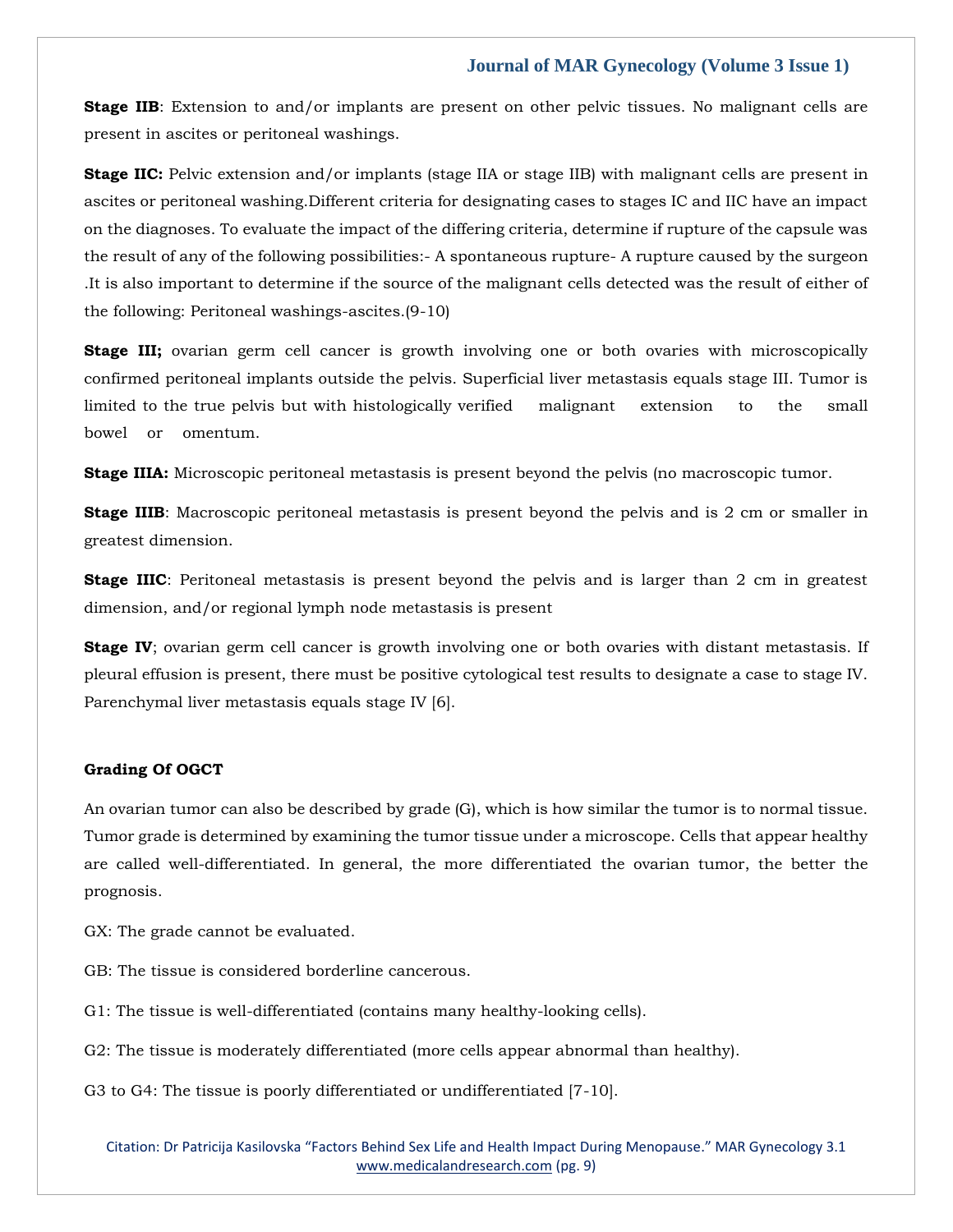#### **Investigation of O-YST#######**

U/S is the 1st line imaging modality for assessing ovarian neoplasms. It is favor for malignancy if large size more than 8-10 cm & presence of solid components. An annual pelvic U/S is recommended in cases with conservative surgery in order to screen for a contralateral recurrence [3]. Magnetic resonance imaging (MRI) is so useful in making a preoperative diagnosis of YST and distinguishing YST from other malignant ovarian tumors. The final diagnosis of YST is usually confirmed following pathologic examination after surgery (9-12)

Tumor markers can be useful in diagnosis as well as to monitor treatment and for post-operative follow up, including B-HCG, AFP, LDH (lactic dehydrogenase) & inhibin are positive in 54-83% of malignant cases. Follow-up of these patients includes determining if there is an initially elevated AFP level and repeating it before each cycle of therapy, soon after the end of the treatment and during the 2 years after the end of chemotherapy. (7)

Alpha fetoprotein is a specific marker, the association of an adnexal mass and an elevated AFP level is specific of a vitelline component, permitting to raise diagnosis with quasi-certainty even before histological proof, and therefore to orientate surgical procedure in young women. Schiller-Duval bodies are cellular structures that resemble fetal glomerulus, pathognomonic of endodermal tissue. High values of AFP orientate strongly to diagnosis of YST. Furthermore, it is a sensible marker for tumor's evolution; in fact a rapid decrease of AFP levels in the serum after surgery is a sign of absence of residual tumor. Also the efficiency of chemotherapy it's related with normalization of AFP [7,8 ].

#### **Management of O-YST**

Treatment of YST, they are treated effectively with a combination of surgery and chemotherapy. BEP therapy & infertility –conservative surgery is the gold standard long remission & successful pregnancy. AFP is useful marker for follow up of cases for response to chemotherapies', AFP declines to normal level within 1st 8-10 months, some cases not until the end of 2nd year of life. Follow-up; consist of clinical presentations imaging & level of AFP. (8-11)

Primary conservative surgery with comprehensive staging laparotomy and surgical cyto-reduction of advanced disease, followed by prompt institution of adjuvant cisplatin-based combination chemotherapy have resulted in high cure rates in this disease. The role of laparotomy for post chemotherapy residue in ovarian germ cell tumors is in a state of evolution. The type of operative procedure in this setting is dictated by initial disease status, histology and operative findings, with fertility preservation always considered a desirable end point. In the studies about second look laparotomy for OGCT, the patients who had initial complete resection of the tumor, with no teratomatous element and clinically no post-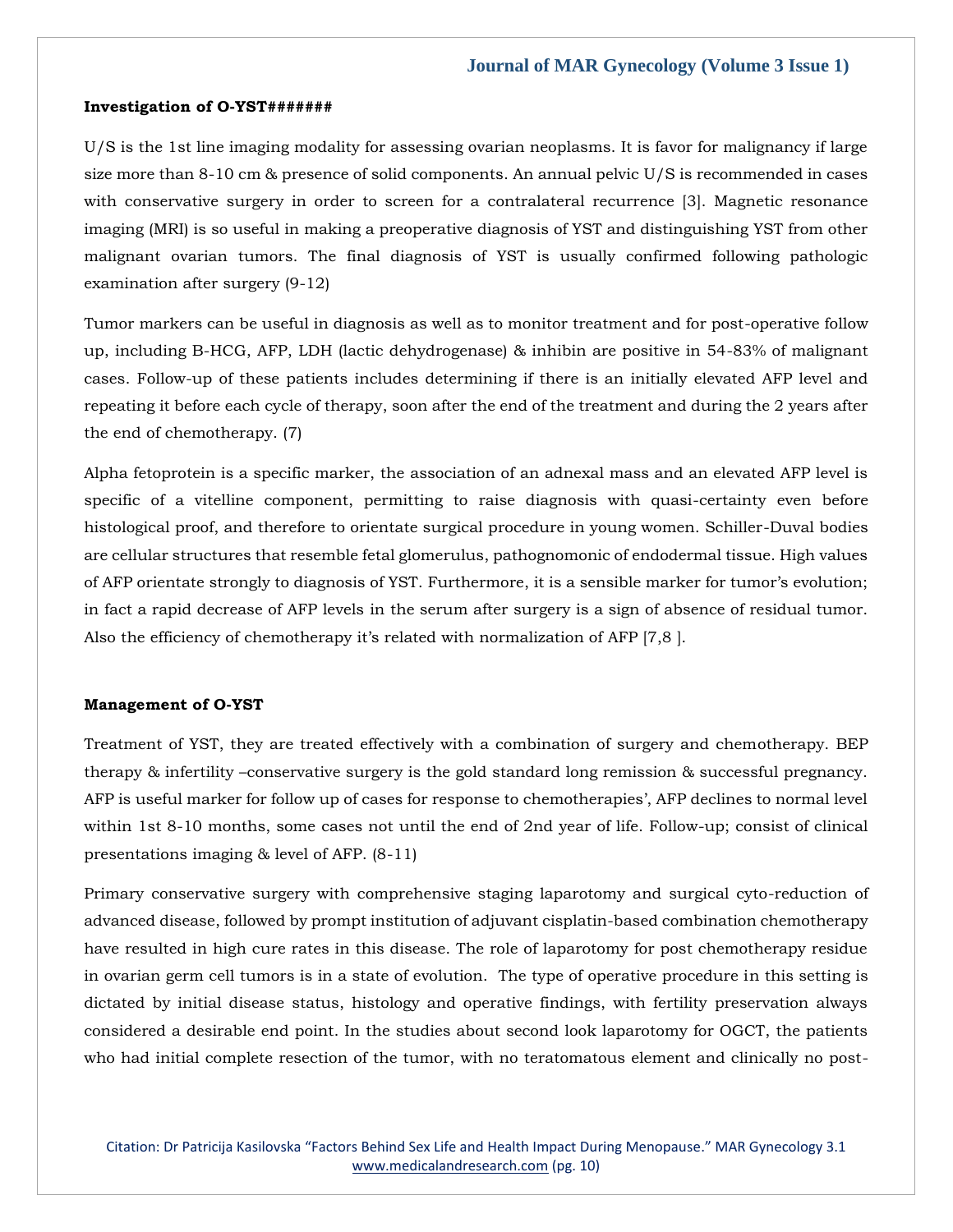chemotherapy residue with normal tumor markers were not found to benefit from the procedure [12- 15].

Surgery, before, treated this neoplasm as adenocarcinoma (extensive surgery: hysterectomy, adnexectomy, omentectomy and lymphadenectomy), it's no more the case since 1976, when it was proven that adnexectomy was equivalent to extensive surgery in patients with stage I yolk sac tumors, the studies including series of ovarian YST had shown equivalent results after adnexectomy compared to more aggressive surgery. Furthermore, YST metastasizes through the hematogenous route in >50% of the pediatric patients in comparison with only 4–6% of the adult patients. This fact modifies the therapeutic strategy. Thus, Retroperitoneal Lymph Node Dissection (RPLND) would not be the appropriate treatment for pediatric patients. Systemic lymphadenectomy does not seem to improve the five-year survival rate [4, 7-9]

Whereas among pediatric oncologists, (O-YST) is considered a chemo-sensitive tumor, it is often cited as an adverse prognostic factor in adult women with ovarian germ cell tumors. Optimal management includes surgery (most commonly unilateral salpingo-opherctomy) followed by administration of platinum- based multi-agent chemotherapy regimen. However, prognosis is relative unfavorable compared with other GCTS histological subtypes. (6-7)

Both national cancer network & European society of medical oncology (EMO) clinical guidelines recommend the administration of multi-agents adjuvant chemotherapy for any stage of OYT. Currently, BEP regimen has become standard of care for all MOGCT including OYST. O-YST have an excellent outcome across all age-groups. It has been suggested that AFP can be applied as a feasible tumor marker because its level was elevated in >90% of YST. The national comprehensive cancer network (2016) recommends that patients who completed clinical course are monitored by AFP every 2∼4 months for 2 years after treatment. Also, response to chemotherapy could be assessed by the AFP level (9-11,16, 17).

Age has no apparent impact on the probability of event or death, allowing pediatric and gynecologic oncologists to enroll patients onto joint pediatric and adult trials . This paper presents the clinical picture, course, the diagnostic-therapeutic procedure and outcome of the disease in a 7 year old prepubertal girl with a complicated malignant germ cell tumor (endodermal sinus tumor) of the right ovary. chemotherapy has dramatically changed the prognosis of these malignancies; the five-year survival rate has increased from 14% to nearly 90%, various studies has proven the efficacy of BEP protocol in ovarian germ cells tumors with a five-year survival rate of 94% (all stages considered) [4,7-9].

Optimal management includes surgery (most commonly unilateral salpingo- opherctomy) followed by administration of platinum- based multi-agent chemotherapy regimen. However, prognosis is relative unfavorable compared with other GCTS histological subtypes. (6, 12, 14) Fertility sparing surgery can be safely persuaded while omentectomy & lymphadenectomy could be potentially omitted when staging these tumors.  $(9,13,16)$ 

Citation: Dr Patricija Kasilovska "Factors Behind Sex Life and Health Impact During Menopause." MAR Gynecology 3.1 [www.medicalandresearch.com](http://www.medicalandresearch.com/) (pg. 11)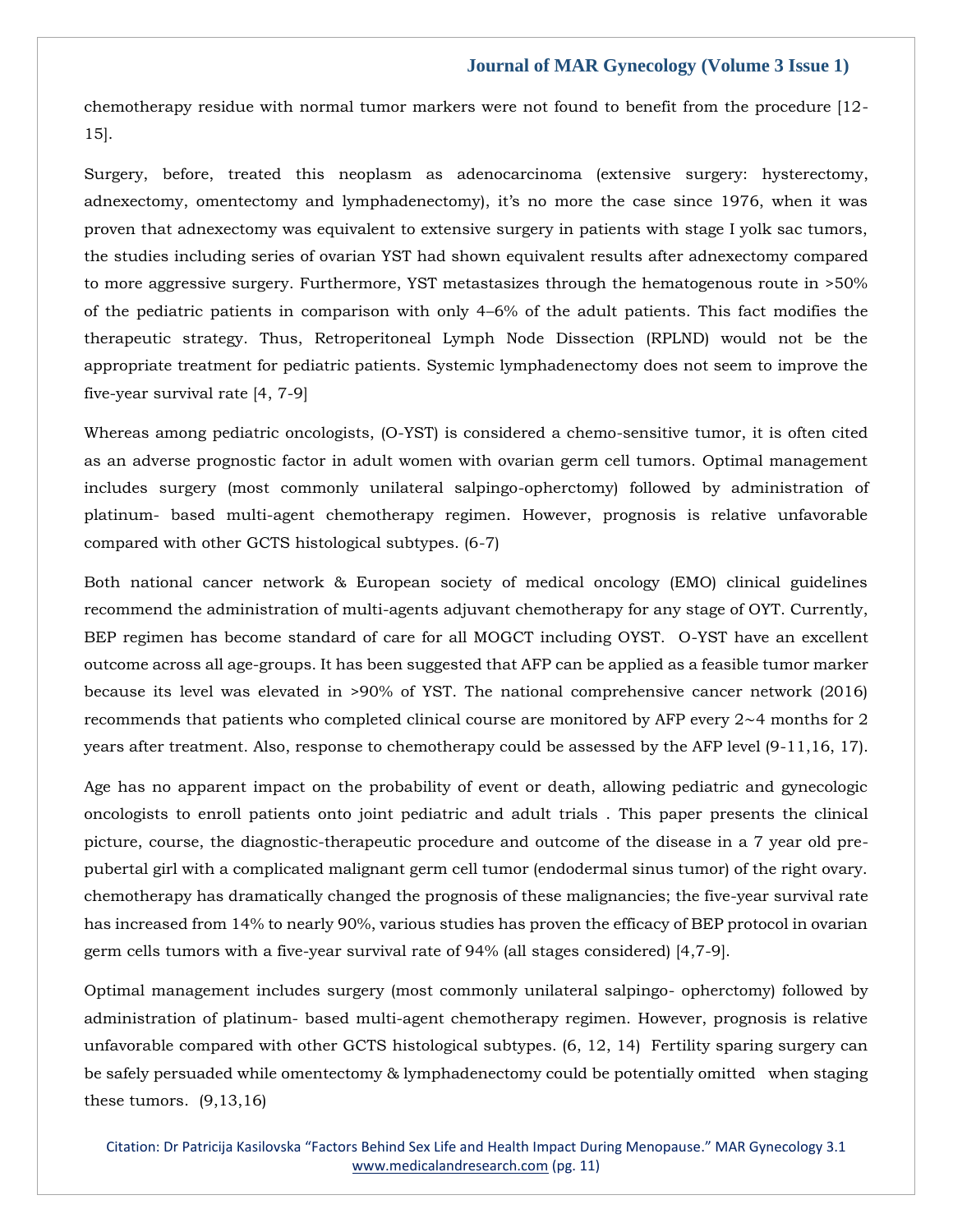Neoadjuvant chemotherapy could be considered for the patients having extensive intra-abdominal disorders when initial surgical debulking is not preferred. Chemotherapy is suggested for treating recurrence (10,16,17).

Retroperitoneal Lymph Node Dissection (RPLND) would not be the appropriate treatment for pediatric patients and complications such as wound infection, atelectasis, and pulmonary insufficiency secondary to bleomycin-induced interstitial fibrosis, chylous ascities and small bowel obstruction (11-17). BEP chemotherapy is considered as a gold-standard 1ST line treatment for GCT at all stages. An important issue to consider for treating young patients is to reserve fertility by using fertility sparing strategy, and it is possible to achieve because most tumors are unilateral. (9,14,16)

Our case highlights the importance of YST in children, and we provided our valuable experiences in the approaches of diagnosis and treatment for YST in children. So, it is important to investigate more thoroughly a patient with history of intermittent abdominal pain and fever with previously multiple accesses, because these might be the critical signs for YST that should not be neglected in order to treat the patient earlier. Although YST is rare in children, pediatric physicians should be still aware of this as it can be fatal and prompt treatment should be addressed. In this study, we described a rare case of YST in a 7-year-old girl in terms of the clinical presentation, imaging findings, diagnosis, treatment and follow up of the case.

## **Conclusion**

It is importance to raise awareness especially in parents of pediatric patients, about the importance of an early diagnosis of ovarian tumors - that treated in stage I could lead to a 5-year survival rate of more than 95%. Alpha-fetoprotein is a crucial tumor marker in the diagnosis and especially in the follow-up of yolk sac tumors, being a predictive factor of residual malignant tissue and of recurrence. Adjuvant chemotherapy should be used in 3-4 cycles of Bleomycin, Etoposide and Cisplatin (BEP) after surgical resection, to improve outcome and overall survival rate. Parents should be counselled and they need to understand that even if surgery was performed it is of great importance that the adjuvant chemotherapy should be followed thoroughly to minimize recurrence and increase the overall. YST of ovary requires early diagnosis and management. Neoadjuvant therapy can be considered in women with suspected stages 3 and 4 tumors in order to reduce tumor burden preoperatively, followed by tumor debulking while preserving at least the uterus or the contralateral ovary depending on the intraoperative findings.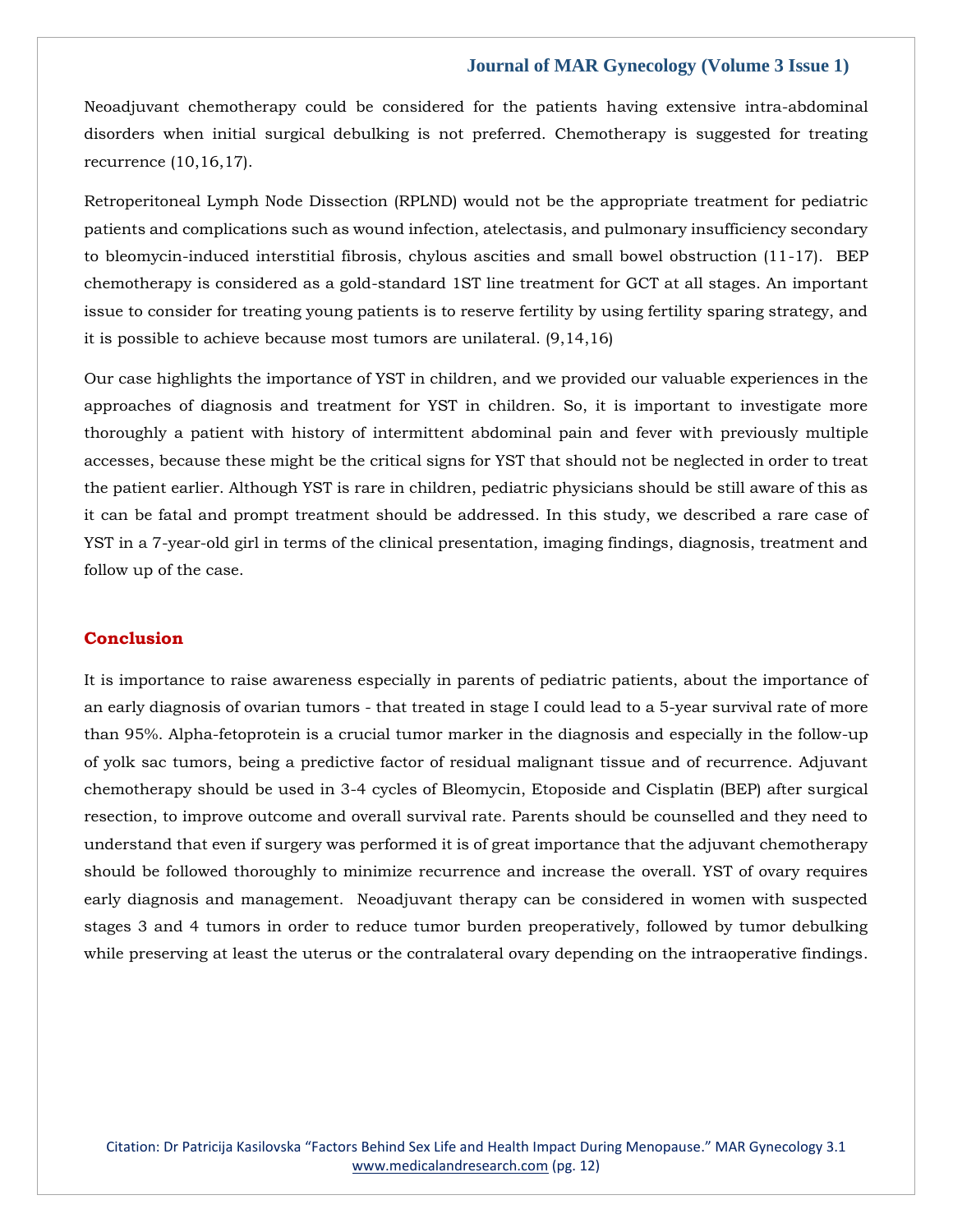#### **References**

[1. Kojimahara T, Nakahar K, Takano T, Yaegashi N, Nishiyama H, Fujimori K et al. Yolk sac tumor of](https://www.google.com/search?q=Yolk+sac+tumor+of+the+Ovary%3A+A+retrospective+multicenter+study+of+33+Japanese+women+by+Tohoku+Gynaecologic+Cancer+Unit+%28TGCU%29.+&sxsrf=ALiCzsbj68QGKlA3CIZbNWk1RaS_poQgLw%3A1651726881853&ei=IVpzYtPcM-6cseMP1q-EsAs&ved=0ahUKEwiT8buQysf3AhVuTmwGHdYXAbYQ4dUDCA4&oq=Yolk+sac+tumor+of+the+Ovary%3A+A+retrospective+multicenter+study+of+33+Japanese+women+by+Tohoku+Gynaecologic+Cancer+Unit+%28TGCU%29.+&gs_lcp=Cgdnd3Mtd2l6EAwyBwgjEOoCECcyBwgjEOoCECcyBwgjEOoCECcyBwgjEOoCECcyBwgjEOoCECcyBwgjEOoCECcyBwgjEOoCECcyBwgjEOoCECcyBwgjEOoCECcyBwgjEOoCECdKBAhBGABKBAhGGABQgwJYgwJgyQdoAXABeACAAQCIAQCSAQCYAQCgAQGgAQKwAQrAAQE&sclient=gws-wiz)  [the Ovary: A retrospective multicenter study of 33 Japanese women by Tohoku Gynaecologic Cancer](https://www.google.com/search?q=Yolk+sac+tumor+of+the+Ovary%3A+A+retrospective+multicenter+study+of+33+Japanese+women+by+Tohoku+Gynaecologic+Cancer+Unit+%28TGCU%29.+&sxsrf=ALiCzsbj68QGKlA3CIZbNWk1RaS_poQgLw%3A1651726881853&ei=IVpzYtPcM-6cseMP1q-EsAs&ved=0ahUKEwiT8buQysf3AhVuTmwGHdYXAbYQ4dUDCA4&oq=Yolk+sac+tumor+of+the+Ovary%3A+A+retrospective+multicenter+study+of+33+Japanese+women+by+Tohoku+Gynaecologic+Cancer+Unit+%28TGCU%29.+&gs_lcp=Cgdnd3Mtd2l6EAwyBwgjEOoCECcyBwgjEOoCECcyBwgjEOoCECcyBwgjEOoCECcyBwgjEOoCECcyBwgjEOoCECcyBwgjEOoCECcyBwgjEOoCECcyBwgjEOoCECcyBwgjEOoCECdKBAhBGABKBAhGGABQgwJYgwJgyQdoAXABeACAAQCIAQCSAQCYAQCgAQGgAQKwAQrAAQE&sclient=gws-wiz)  [Unit \(TGCU\). Tohoku J Exp Med. 2013; 210:211-217.](https://www.google.com/search?q=Yolk+sac+tumor+of+the+Ovary%3A+A+retrospective+multicenter+study+of+33+Japanese+women+by+Tohoku+Gynaecologic+Cancer+Unit+%28TGCU%29.+&sxsrf=ALiCzsbj68QGKlA3CIZbNWk1RaS_poQgLw%3A1651726881853&ei=IVpzYtPcM-6cseMP1q-EsAs&ved=0ahUKEwiT8buQysf3AhVuTmwGHdYXAbYQ4dUDCA4&oq=Yolk+sac+tumor+of+the+Ovary%3A+A+retrospective+multicenter+study+of+33+Japanese+women+by+Tohoku+Gynaecologic+Cancer+Unit+%28TGCU%29.+&gs_lcp=Cgdnd3Mtd2l6EAwyBwgjEOoCECcyBwgjEOoCECcyBwgjEOoCECcyBwgjEOoCECcyBwgjEOoCECcyBwgjEOoCECcyBwgjEOoCECcyBwgjEOoCECcyBwgjEOoCECcyBwgjEOoCECdKBAhBGABKBAhGGABQgwJYgwJgyQdoAXABeACAAQCIAQCSAQCYAQCgAQGgAQKwAQrAAQE&sclient=gws-wiz)

[2. Dallenbach P, Bonnefor H, Pelte MF, Vlastos G. Yolk sac tumors of the ovary: an update. Eur J Surg](https://www.google.com/search?q=Yolk+sac+tumors+of+the+ovary%3A+an+update&sxsrf=ALiCzsZuq5p_QQqtOZiaytA6XbeYF5mHHg%3A1651726867385&ei=E1pzYvmTF7KOseMP4fiByAE&ved=0ahUKEwi56ciJysf3AhUyR2wGHWF8ABkQ4dUDCA4&oq=Yolk+sac+tumors+of+the+ovary%3A+an+update&gs_lcp=Cgdnd3Mtd2l6EAwyBwghEAoQoAE6BwgjEOoCECdKBAhBGABKBAhGGABQrwJYrwJg3QVoAXAAeACAAXyIAXySAQMwLjGYAQCgAQGgAQKwAQrAAQE&sclient=gws-wiz)  [Oncol. 2006;32:1063-1075.](https://www.google.com/search?q=Yolk+sac+tumors+of+the+ovary%3A+an+update&sxsrf=ALiCzsZuq5p_QQqtOZiaytA6XbeYF5mHHg%3A1651726867385&ei=E1pzYvmTF7KOseMP4fiByAE&ved=0ahUKEwi56ciJysf3AhUyR2wGHWF8ABkQ4dUDCA4&oq=Yolk+sac+tumors+of+the+ovary%3A+an+update&gs_lcp=Cgdnd3Mtd2l6EAwyBwghEAoQoAE6BwgjEOoCECdKBAhBGABKBAhGGABQrwJYrwJg3QVoAXAAeACAAXyIAXySAQMwLjGYAQCgAQGgAQKwAQrAAQE&sclient=gws-wiz)

3. Guida M, [Pignata S, Palumbo A R, Miele G, Marra ML, Visconti F et al. Laparoscopic treatment of a](https://www.google.com/search?q=.+Laparoscopic+treatment+of+a+yolk+sac+tumor%3A+case+report+and+literature+review&sxsrf=ALiCzsbe3FZGzUYYbvgxZ3rS4gGqAeiByw%3A1651726853905&ei=BVpzYpXoNp2NseMPmvKekA4&ved=0ahUKEwjV_pGDysf3AhWdRmwGHRq5B-IQ4dUDCA4&oq=.+Laparoscopic+treatment+of+a+yolk+sac+tumor%3A+case+report+and+literature+review&gs_lcp=Cgdnd3Mtd2l6EAw6BwgjEOoCECdKBAhBGABKBAhGGABQxgJYxgJgnwVoAXABeACAAV2IAV2SAQExmAEAoAEBoAECsAEKwAEB&sclient=gws-wiz)  [yolk sac tumor: case report and literature review. Translational Med. 2013;7\(1\):1-5.](https://www.google.com/search?q=.+Laparoscopic+treatment+of+a+yolk+sac+tumor%3A+case+report+and+literature+review&sxsrf=ALiCzsbe3FZGzUYYbvgxZ3rS4gGqAeiByw%3A1651726853905&ei=BVpzYpXoNp2NseMPmvKekA4&ved=0ahUKEwjV_pGDysf3AhWdRmwGHRq5B-IQ4dUDCA4&oq=.+Laparoscopic+treatment+of+a+yolk+sac+tumor%3A+case+report+and+literature+review&gs_lcp=Cgdnd3Mtd2l6EAw6BwgjEOoCECdKBAhBGABKBAhGGABQxgJYxgJgnwVoAXABeACAAV2IAV2SAQExmAEAoAEBoAECsAEKwAEB&sclient=gws-wiz)

[4. Moniaga NC, Randall LM. Malignant mixed ovarian germ cell tumor with embryonal component. J](https://www.google.com/search?q=Malignant+mixed+ovarian+germ+cell+tumor+with+embryonal+component&sxsrf=ALiCzsafoDmUWhv8Q0etA390rpEUJNipfw%3A1651726841960&ei=-VlzYtiPOqG5seMP_IO64AU&ved=0ahUKEwiY8Lj9ycf3AhWhXGwGHfyBDlwQ4dUDCA4&oq=Malignant+mixed+ovarian+germ+cell+tumor+with+embryonal+component&gs_lcp=Cgdnd3Mtd2l6EAw6BwgjEOoCECdKBAhBGABKBAhGGABQygJYygJg7QVoAXAAeACAAWWIAWWSAQMwLjGYAQCgAQGgAQKwAQrAAQE&sclient=gws-wiz)  [Pediatr Adolesc Gynecol.2011;24\(1\):e1-e3. oi:10.1016/j.jpag.2010.05.001.](https://www.google.com/search?q=Malignant+mixed+ovarian+germ+cell+tumor+with+embryonal+component&sxsrf=ALiCzsafoDmUWhv8Q0etA390rpEUJNipfw%3A1651726841960&ei=-VlzYtiPOqG5seMP_IO64AU&ved=0ahUKEwiY8Lj9ycf3AhWhXGwGHfyBDlwQ4dUDCA4&oq=Malignant+mixed+ovarian+germ+cell+tumor+with+embryonal+component&gs_lcp=Cgdnd3Mtd2l6EAw6BwgjEOoCECdKBAhBGABKBAhGGABQygJYygJg7QVoAXAAeACAAWWIAWWSAQMwLjGYAQCgAQGgAQKwAQrAAQE&sclient=gws-wiz)

[5. Nishio S, Ushijima K, Fukui A, et al. Fertility-preserving treatment for patients with malignant germ](https://www.google.com/search?q=Fertility-preserving+treatment+for+patients+with+malignant+germ+cell+tumors+of+the+ovary&sxsrf=ALiCzsb1VGrzGrlz_C2NEJAdFkuwIJEz_w%3A1651726828912&ei=7FlzYu-mN9WMseMPp-Cc2A4&ved=0ahUKEwjvzJz3ycf3AhVVRmwGHScwB-sQ4dUDCA4&oq=Fertility-preserving+treatment+for+patients+with+malignant+germ+cell+tumors+of+the+ovary&gs_lcp=Cgdnd3Mtd2l6EAw6BwgjEOoCECdKBAhBGABKBAhGGABQ3QJY3QJg4AVoAXAAeACAAWGIAWGSAQExmAEAoAEBoAECsAEKwAEB&sclient=gws-wiz)  [cell tumors of the ovary. J Obstet Gynaecol Res. 2006;32:416.](https://www.google.com/search?q=Fertility-preserving+treatment+for+patients+with+malignant+germ+cell+tumors+of+the+ovary&sxsrf=ALiCzsb1VGrzGrlz_C2NEJAdFkuwIJEz_w%3A1651726828912&ei=7FlzYu-mN9WMseMPp-Cc2A4&ved=0ahUKEwjvzJz3ycf3AhVVRmwGHScwB-sQ4dUDCA4&oq=Fertility-preserving+treatment+for+patients+with+malignant+germ+cell+tumors+of+the+ovary&gs_lcp=Cgdnd3Mtd2l6EAw6BwgjEOoCECdKBAhBGABKBAhGGABQ3QJY3QJg4AVoAXAAeACAAWGIAWGSAQExmAEAoAEBoAECsAEKwAEB&sclient=gws-wiz)

6. [Kurman RJ, Norris HJ. Endodermal sinus tumor of the ovary: a clinical and pathologic analysis of 71](https://www.google.com/search?q=Endodermal+sinus+tumor+of+the+ovary%3A+a+clinical+and+pathologic+analysis+of+71+cases&sxsrf=ALiCzsa-zdZHL6-4HfY5T8CwOgqCwPXzmw%3A1651726813586&ei=3VlzYoqvI9CNseMP16-46AE&ved=0ahUKEwjKkfXvycf3AhXQRmwGHdcXDh0Q4dUDCA4&oq=Endodermal+sinus+tumor+of+the+ovary%3A+a+clinical+and+pathologic+analysis+of+71+cases&gs_lcp=Cgdnd3Mtd2l6EAw6BwgjEOoCECdKBAhBGABKBAhGGABQigFYigFghAVoAXABeACAAVmIAVmSAQExmAEAoAEBoAECsAEKwAEB&sclient=gws-wiz)  [cases. Cancer. 1976;38\(6\):2404-19.](https://www.google.com/search?q=Endodermal+sinus+tumor+of+the+ovary%3A+a+clinical+and+pathologic+analysis+of+71+cases&sxsrf=ALiCzsa-zdZHL6-4HfY5T8CwOgqCwPXzmw%3A1651726813586&ei=3VlzYoqvI9CNseMP16-46AE&ved=0ahUKEwjKkfXvycf3AhXQRmwGHdcXDh0Q4dUDCA4&oq=Endodermal+sinus+tumor+of+the+ovary%3A+a+clinical+and+pathologic+analysis+of+71+cases&gs_lcp=Cgdnd3Mtd2l6EAw6BwgjEOoCECdKBAhBGABKBAhGGABQigFYigFghAVoAXABeACAAVmIAVmSAQExmAEAoAEBoAECsAEKwAEB&sclient=gws-wiz)

[7. Ovary. In: American Joint Committee on Cancer: AJCC Cancer Staging Manual. 6th ed. New York,](https://www.google.com/search?q=American+Joint+Committee+on+Cancer%3A+AJCC+Cancer+Staging+Manual&sxsrf=ALiCzsYf64ROjsZshrCIZ1gvNGfxTTRaPA%3A1651726798347&ei=zllzYvrvFNKdseMPteejyA4&ved=0ahUKEwj6jtPoycf3AhXSTmwGHbXzCOkQ4dUDCA4&oq=American+Joint+Committee+on+Cancer%3A+AJCC+Cancer+Staging+Manual&gs_lcp=Cgdnd3Mtd2l6EAwyBggAEBYQHjIGCAAQFhAeMgYIABAWEB4yBggAEBYQHjoHCCMQ6gIQJ0oECEEYAEoECEYYAFDXAljXAmDaBWgBcAF4AIABX4gBX5IBATGYAQCgAQGgAQKwAQrAAQE&sclient=gws-wiz)  [NY: Springer, 2010, pp 275-284.](https://www.google.com/search?q=American+Joint+Committee+on+Cancer%3A+AJCC+Cancer+Staging+Manual&sxsrf=ALiCzsYf64ROjsZshrCIZ1gvNGfxTTRaPA%3A1651726798347&ei=zllzYvrvFNKdseMPteejyA4&ved=0ahUKEwj6jtPoycf3AhXSTmwGHbXzCOkQ4dUDCA4&oq=American+Joint+Committee+on+Cancer%3A+AJCC+Cancer+Staging+Manual&gs_lcp=Cgdnd3Mtd2l6EAwyBggAEBYQHjIGCAAQFhAeMgYIABAWEB4yBggAEBYQHjoHCCMQ6gIQJ0oECEEYAEoECEYYAFDXAljXAmDaBWgBcAF4AIABX4gBX5IBATGYAQCgAQGgAQKwAQrAAQE&sclient=gws-wiz) 

[8. Kehila M , Skhiri R , Boughizane S , Fekih M , Kebaili S , Rameh S , Agina M , Khairi H . Yolk sac](https://www.google.com/search?q=Yolk+sac+tumor+revealed+by+an+ascite+of+great+abundance+&sxsrf=ALiCzsYPLe1krlcRtLBAdqvd-k93RYQwgg%3A1651726784932&ei=wFlzYuW1OO_RseMP5uuKmAc&ved=0ahUKEwjllaDiycf3AhXvaGwGHea1AnMQ4dUDCA4&oq=Yolk+sac+tumor+revealed+by+an+ascite+of+great+abundance+&gs_lcp=Cgdnd3Mtd2l6EAw6BwgjEOoCECdKBAhBGABKBAhGGABQ1QJY1QJg2AVoAXABeACAAaEBiAGhAZIBAzAuMZgBAKABAaABArABCsABAQ&sclient=gws-wiz)  [tumor revealed by an ascite of great abundance .J Gynecol Obstet Biol Reprod \(Paris\) . 2009 Oct ; 38 \(](https://www.google.com/search?q=Yolk+sac+tumor+revealed+by+an+ascite+of+great+abundance+&sxsrf=ALiCzsYPLe1krlcRtLBAdqvd-k93RYQwgg%3A1651726784932&ei=wFlzYuW1OO_RseMP5uuKmAc&ved=0ahUKEwjllaDiycf3AhXvaGwGHea1AnMQ4dUDCA4&oq=Yolk+sac+tumor+revealed+by+an+ascite+of+great+abundance+&gs_lcp=Cgdnd3Mtd2l6EAw6BwgjEOoCECdKBAhBGABKBAhGGABQ1QJY1QJg2AVoAXABeACAAaEBiAGhAZIBAzAuMZgBAKABAaABArABCsABAQ&sclient=gws-wiz)  6 ): 516 – [20 . Epub 2009 May 28. \[PubMed\] \[Google Scholar\]](https://www.google.com/search?q=Yolk+sac+tumor+revealed+by+an+ascite+of+great+abundance+&sxsrf=ALiCzsYPLe1krlcRtLBAdqvd-k93RYQwgg%3A1651726784932&ei=wFlzYuW1OO_RseMP5uuKmAc&ved=0ahUKEwjllaDiycf3AhXvaGwGHea1AnMQ4dUDCA4&oq=Yolk+sac+tumor+revealed+by+an+ascite+of+great+abundance+&gs_lcp=Cgdnd3Mtd2l6EAw6BwgjEOoCECdKBAhBGABKBAhGGABQ1QJY1QJg2AVoAXABeACAAaEBiAGhAZIBAzAuMZgBAKABAaABArABCsABAQ&sclient=gws-wiz)

[9. Lu KH , Gershenson DM . Update on the management of ovarian germ cell tumors J Reprod Med.](https://www.google.com/search?q=Update+on+the+management+of+ovarian+germ+cell+tumors+J+Reprod+Med&sxsrf=ALiCzsZpGcyIJwEY1aRiYgu5I-R7kYkjxg%3A1651726771379&ei=s1lzYvPzFtORseMPoPS40As&ved=0ahUKEwizmeXbycf3AhXTSGwGHSA6DroQ4dUDCA4&oq=Update+on+the+management+of+ovarian+germ+cell+tumors+J+Reprod+Med&gs_lcp=Cgdnd3Mtd2l6EAw6BwgjEOoCECdKBAhBGABKBAhGGABQrAJYrAJgzgVoAXABeACAAVmIAVmSAQExmAEAoAEBoAECsAEKwAEB&sclient=gws-wiz)  2005 June; 50 ( 6 ): 417 – [25 . Review. \[PubMed\] \[Google Scholar\].](https://www.google.com/search?q=Update+on+the+management+of+ovarian+germ+cell+tumors+J+Reprod+Med&sxsrf=ALiCzsZpGcyIJwEY1aRiYgu5I-R7kYkjxg%3A1651726771379&ei=s1lzYvPzFtORseMPoPS40As&ved=0ahUKEwizmeXbycf3AhXTSGwGHSA6DroQ4dUDCA4&oq=Update+on+the+management+of+ovarian+germ+cell+tumors+J+Reprod+Med&gs_lcp=Cgdnd3Mtd2l6EAw6BwgjEOoCECdKBAhBGABKBAhGGABQrAJYrAJgzgVoAXABeACAAVmIAVmSAQExmAEAoAEBoAECsAEKwAEB&sclient=gws-wiz)

[10. Eddaoualline H, Sami H, Rais H, Belbaraka R, El Omrani A, Khouchani M. Ovarian Yolk sac tumor:](https://www.google.com/search?q=.+Ovarian+Yolk+sac+tumor%3A+a+case+report+and+literature+review.+&sxsrf=ALiCzsav7Jb7S0rnocKqYVRFY7xK3r5sXA%3A1651726756931&ei=pFlzYuHOOOGSseMP0c-cyAs&ved=0ahUKEwjhsPPUycf3AhVhSWwGHdEnB7kQ4dUDCA4&oq=.+Ovarian+Yolk+sac+tumor%3A+a+case+report+and+literature+review.+&gs_lcp=Cgdnd3Mtd2l6EAw6BwgjEOoCECdKBAhBGABKBAhGGABQ5gJY5gJgmAZoAXAAeACAAViIAViSAQExmAEAoAEBoAECsAEKwAEB&sclient=gws-wiz)  [a case report and literature review. Clin Case Rep Int. \(2018\) 2:1057](https://www.google.com/search?q=.+Ovarian+Yolk+sac+tumor%3A+a+case+report+and+literature+review.+&sxsrf=ALiCzsav7Jb7S0rnocKqYVRFY7xK3r5sXA%3A1651726756931&ei=pFlzYuHOOOGSseMP0c-cyAs&ved=0ahUKEwjhsPPUycf3AhVhSWwGHdEnB7kQ4dUDCA4&oq=.+Ovarian+Yolk+sac+tumor%3A+a+case+report+and+literature+review.+&gs_lcp=Cgdnd3Mtd2l6EAw6BwgjEOoCECdKBAhBGABKBAhGGABQ5gJY5gJgmAZoAXAAeACAAViIAViSAQExmAEAoAEBoAECsAEKwAEB&sclient=gws-wiz)

[11. Guida M, Pignata S, Palumbo AR, Miele G, Marra ML, Visconti F, et al. Laparoscopic treatment of a](https://www.google.com/search?q=Laparoscopic+treatment+of+a+Yolk+Sac+Tumor%3A+case+report+and+literature+review&sxsrf=ALiCzsZKFP6fhJJrAZSqpkrvsT2Y-yUcmQ%3A1651726738035&ei=kllzYrXeAY2MseMPpMOxgAY&ved=0ahUKEwi17_HLycf3AhUNRmwGHaRhDGAQ4dUDCA4&oq=Laparoscopic+treatment+of+a+Yolk+Sac+Tumor%3A+case+report+and+literature+review&gs_lcp=Cgdnd3Mtd2l6EAw6BwgjEOoCECc6DQguEMcBENEDEOoCECdKBAhBGABKBAhGGABQkAJYkAJg-wRoAXAAeACAAVuIAVuSAQExmAEAoAEBoAECsAEKwAEB&sclient=gws-wiz)  [Yolk Sac Tumor: case report and literature review. Transl Med UniSa. \(2013\) 7:1](https://www.google.com/search?q=Laparoscopic+treatment+of+a+Yolk+Sac+Tumor%3A+case+report+and+literature+review&sxsrf=ALiCzsZKFP6fhJJrAZSqpkrvsT2Y-yUcmQ%3A1651726738035&ei=kllzYrXeAY2MseMPpMOxgAY&ved=0ahUKEwi17_HLycf3AhUNRmwGHaRhDGAQ4dUDCA4&oq=Laparoscopic+treatment+of+a+Yolk+Sac+Tumor%3A+case+report+and+literature+review&gs_lcp=Cgdnd3Mtd2l6EAw6BwgjEOoCECc6DQguEMcBENEDEOoCECdKBAhBGABKBAhGGABQkAJYkAJg-wRoAXAAeACAAVuIAVuSAQExmAEAoAEBoAECsAEKwAEB&sclient=gws-wiz)–5.

[12. Telium G . Endodermal sinus tumors of the ovary and testis. Comparative morphogenesis of the so](https://www.google.com/search?q=Endodermal+sinus+tumors+of+the+ovary+and+testis.+Comparative+morphogenesis+of+the+so+called+mesonephroma+ovarii+%28Shiller%29+and+extraembryonic+%28yolk+sac+allantoic%29+structure+of+the+rat%E2%80%99s+placenta+&sxsrf=ALiCzsbgzKove-TDCPQJi1QDEm_J71PN-Q%3A1651726724967&ei=hFlzYrTSOvmMseMP8MuQoAc&ved=0ahUKEwi0pNTFycf3AhV5RmwGHfAlBHQQ4dUDCA4&oq=Endodermal+sinus+tumors+of+the+ovary+and+testis.+Comparative+morphogenesis+of+the+so+called+mesonephroma+ovarii+%28Shiller%29+and+extraembryonic+%28yolk+sac+allantoic%29+structure+of+the+rat%E2%80%99s+placenta+&gs_lcp=Cgdnd3Mtd2l6EAwyBwgjEOoCECcyBwgjEOoCECcyBwgjEOoCECcyBwgjEOoCECcyBwgjEOoCECcyBwgjEOoCECcyBwgjEOoCECcyBwgjEOoCECcyDQguEMcBENEDEOoCECcyBwgjEOoCECdKBAhBGABKBAhGGABQ1QJY1QJgpwhoAXABeACAAQCIAQCSAQCYAQCgAQGgAQKwAQrAAQE&sclient=gws-wiz)  [called mesonephroma ovarii \(Shiller\) and extraembryonic \(yolk sac allantoic\) structure of the rat's](https://www.google.com/search?q=Endodermal+sinus+tumors+of+the+ovary+and+testis.+Comparative+morphogenesis+of+the+so+called+mesonephroma+ovarii+%28Shiller%29+and+extraembryonic+%28yolk+sac+allantoic%29+structure+of+the+rat%E2%80%99s+placenta+&sxsrf=ALiCzsbgzKove-TDCPQJi1QDEm_J71PN-Q%3A1651726724967&ei=hFlzYrTSOvmMseMP8MuQoAc&ved=0ahUKEwi0pNTFycf3AhV5RmwGHfAlBHQQ4dUDCA4&oq=Endodermal+sinus+tumors+of+the+ovary+and+testis.+Comparative+morphogenesis+of+the+so+called+mesonephroma+ovarii+%28Shiller%29+and+extraembryonic+%28yolk+sac+allantoic%29+structure+of+the+rat%E2%80%99s+placenta+&gs_lcp=Cgdnd3Mtd2l6EAwyBwgjEOoCECcyBwgjEOoCECcyBwgjEOoCECcyBwgjEOoCECcyBwgjEOoCECcyBwgjEOoCECcyBwgjEOoCECcyBwgjEOoCECcyDQguEMcBENEDEOoCECcyBwgjEOoCECdKBAhBGABKBAhGGABQ1QJY1QJgpwhoAXABeACAAQCIAQCSAQCYAQCgAQGgAQKwAQrAAQE&sclient=gws-wiz)  [placenta . Cancer . 1959 Nov-Dec; 12 : 1092](https://www.google.com/search?q=Endodermal+sinus+tumors+of+the+ovary+and+testis.+Comparative+morphogenesis+of+the+so+called+mesonephroma+ovarii+%28Shiller%29+and+extraembryonic+%28yolk+sac+allantoic%29+structure+of+the+rat%E2%80%99s+placenta+&sxsrf=ALiCzsbgzKove-TDCPQJi1QDEm_J71PN-Q%3A1651726724967&ei=hFlzYrTSOvmMseMP8MuQoAc&ved=0ahUKEwi0pNTFycf3AhV5RmwGHfAlBHQQ4dUDCA4&oq=Endodermal+sinus+tumors+of+the+ovary+and+testis.+Comparative+morphogenesis+of+the+so+called+mesonephroma+ovarii+%28Shiller%29+and+extraembryonic+%28yolk+sac+allantoic%29+structure+of+the+rat%E2%80%99s+placenta+&gs_lcp=Cgdnd3Mtd2l6EAwyBwgjEOoCECcyBwgjEOoCECcyBwgjEOoCECcyBwgjEOoCECcyBwgjEOoCECcyBwgjEOoCECcyBwgjEOoCECcyBwgjEOoCECcyDQguEMcBENEDEOoCECcyBwgjEOoCECdKBAhBGABKBAhGGABQ1QJY1QJgpwhoAXABeACAAQCIAQCSAQCYAQCgAQGgAQKwAQrAAQE&sclient=gws-wiz) – 105 .

[13. Beurdeley M , Gauthier T , Piguet C , Fourcade L . Conservative treatment of big yolk sac tumour of](https://www.google.com/search?q=Conservative+treatment+of+big+yolk+sac+tumour+of+the+ovary+in+young+girl+.&sxsrf=ALiCzsZ3iDqZCLz81u3oBY0xxQY8gp93kA%3A1651726712250&ei=eFlzYoz7DuqRseMP6cK60A0&ved=0ahUKEwiMl8y_ycf3AhXqSGwGHWmhDtoQ4dUDCA4&oq=Conservative+treatment+of+big+yolk+sac+tumour+of+the+ovary+in+young+girl+.&gs_lcp=Cgdnd3Mtd2l6EAw6BwgjEOoCECc6DQguEMcBENEDEOoCECdKBAhBGABKBAhGGABQ5AJY5AJglgZoAXABeACAAWeIAWeSAQMwLjGYAQCgAQGgAQKwAQrAAQE&sclient=gws-wiz)  [the ovary in young girl . J Visc Surg . 2010 Aug ; 147 \( 4 \): e265](https://www.google.com/search?q=Conservative+treatment+of+big+yolk+sac+tumour+of+the+ovary+in+young+girl+.&sxsrf=ALiCzsZ3iDqZCLz81u3oBY0xxQY8gp93kA%3A1651726712250&ei=eFlzYoz7DuqRseMP6cK60A0&ved=0ahUKEwiMl8y_ycf3AhXqSGwGHWmhDtoQ4dUDCA4&oq=Conservative+treatment+of+big+yolk+sac+tumour+of+the+ovary+in+young+girl+.&gs_lcp=Cgdnd3Mtd2l6EAw6BwgjEOoCECc6DQguEMcBENEDEOoCECdKBAhBGABKBAhGGABQ5AJY5AJglgZoAXABeACAAWeIAWeSAQMwLjGYAQCgAQGgAQKwAQrAAQE&sclient=gws-wiz) – 7.

Citation: Dr Patricija Kasilovska "Factors Behind Sex Life and Health Impact During Menopause." MAR Gynecology 3.1 [www.medicalandresearch.com](http://www.medicalandresearch.com/) (pg. 13)